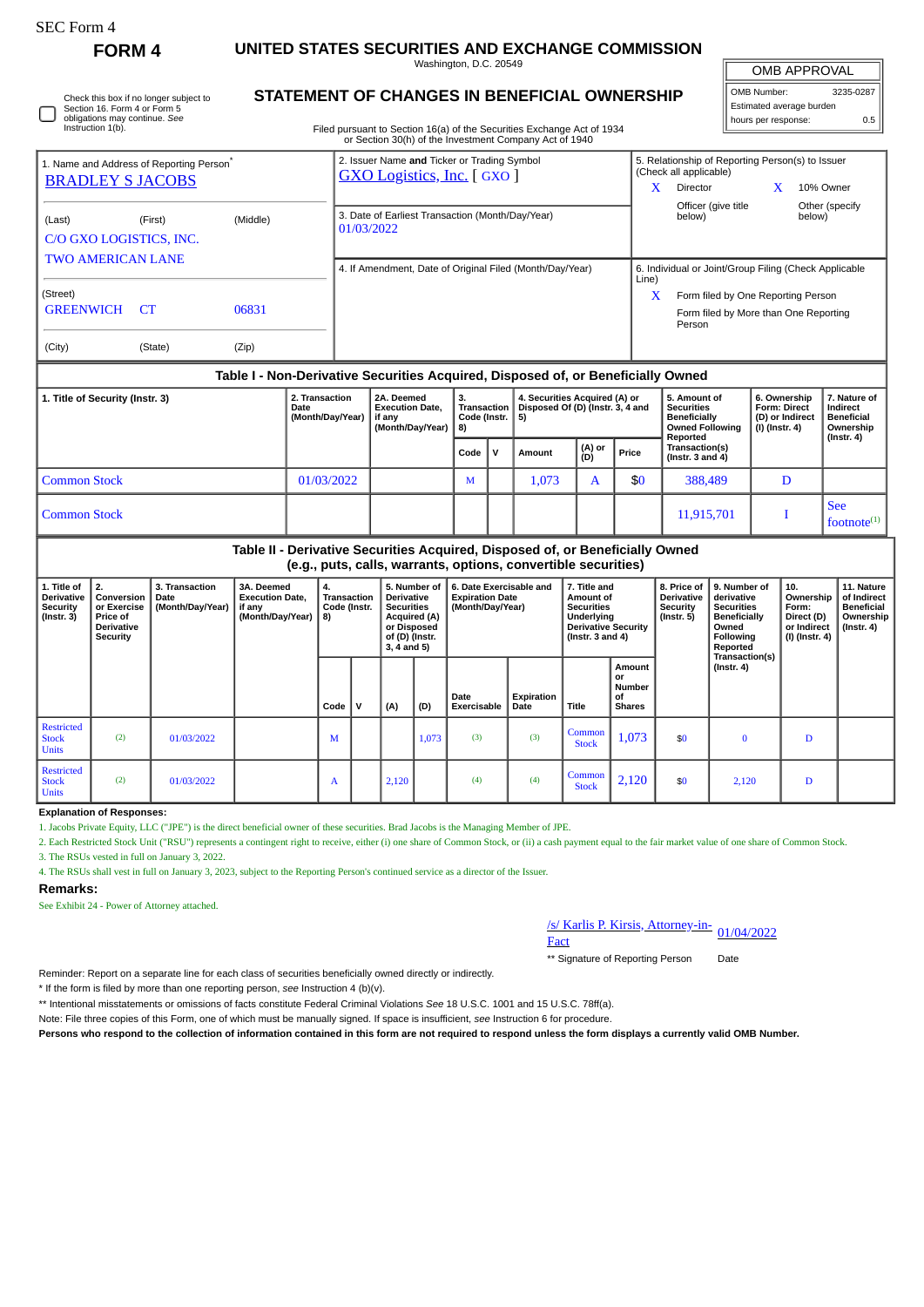## **POWER OF ATTORNEY**

The undersigned hereby constitutes and appoints Karlis P. Kirsis, acting singly, the undersigned's true and lawful attorney-in-fact to:

(1) execute for and on behalf of the undersigned, in the undersigned's capacity as an officer or director of GXO Logistics, Inc. (the "Company"), a Form ID, Uniform Application for Access Codes to File on EDGAR and Forms 3, 4 and 5 (including amendments thereto) in accordance with Section 16(a) of the Securities Exchange Act of 1934, as amended (the "Exchange Act"), and the rules and regulations thereunder; and

(2) do and perform any and all acts for and on behalf of the undersigned which may be necessary or desirable to complete and execute any such Form ID or Forms 3, 4 or 5 (including amendments) and timely file such forms with the United States Securities and Exchange Commission and any stock exchange or similar authority; and

(3) take any other action of any type whatsoever in connection with the foregoing which, in the opinion of such attorney-in-fact, may be of benefit to, in the best interest of, or legally required by, the undersigned, it being understood that the documents executed by such attorney-in-fact on behalf of the undersigned pursuant to this Power of Attorney shall be in such form and shall contain such terms and conditions as such attorney-in-fact may approve in such attorney-in-fact's discretion.

The undersigned grants to such attorney-in-fact full power and authority to do and perform any and every act and thing whatsoever requisite, necessary or proper to be done in the exercise of any of the rights and powers granted, as fully to all intents and purposes as the undersigned might or could do if personally present, with full power of substitution or revocation, hereby ratifying and confirming all that such attorney-in-fact shall lawfully do or cause to be done by virtue of this power of attorney and the rights and powers herein granted.

The undersigned acknowledges that such attorney-in-fact, in serving in such capacity at the request of the undersigned, is not assuming, nor is the Company assuming, any of the undersigned's responsibilities to comply with Section 16 of the Exchange Act. The undersigned agrees that such attorney-in-fact may rely entirely on information furnished in writing by the undersigned to such attorney-in-fact.

This Power of Attorney supersedes any power of attorney previously executed by the undersigned regarding the purposes outlined in the first paragraph hereof ("Prior Powers of Attorney"), and the authority of the attorneys-in-fact named in any Prior Powers of Attorney is hereby revoked.